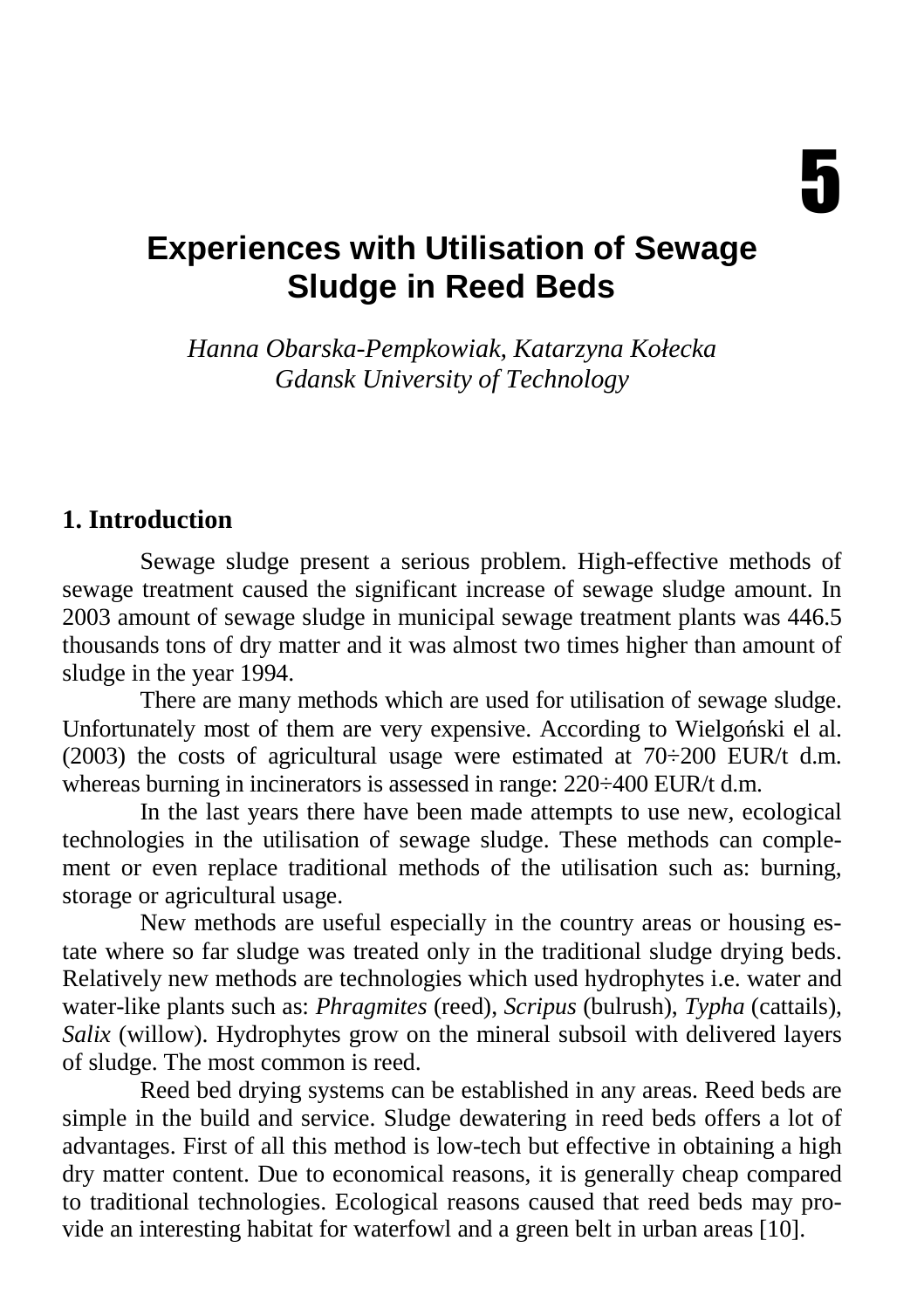Lienard et al. [5] reported that the first experiences with sludge drying reed beds were conducted by Seidel and Kickuth in Karsiruhe (Germany) in the sixties. This method was used in other systems in Germany in the seventies. More interest in sludge drying reed beds appeared only in the eighties. Since the method was introduced it has spread to many country, especially to Denmark ([8, 9]), France ([5]) and east states of USA (Kim i Cardenas, 1990). In Denmark during the period from 1988 to 1996, 27 systems were established, while from 1997 to 2000 next 56 systems were established. Currently approximately 105 systems are expected to be in operation.

In Poland sludge drying reed beds were established in local treatment plants in Darzlubie and Swarzewo near Puck as well as in Zambrow near Suwałki [13].

#### **2. Theoretical aspects**

In hydrophyte methods dewatering of sewage sludge is caused by the gravitational flow off of water as well as its evapotranspiration. The fastest draining off occurs directly after loading, next it decreases vehemently and it stops when content of the dry matter approaches to 20% [5, 7]. The movement of rhizomes and roots causes that pores arise which helps in dewatering. In next layers new ways of drainig off water form caused by penetration of rhizomes and roots (Fig.1). Further dewatering (above 20%) takes place by evapotranspiration. Presence of reed increases this proccess in remaining sludge and it causes further dewatering. This process counteracts colmatation of beds [11].

*Phragmites australis* has the porous tissue called arenechyma which transports water from sludge and then frees it to the atmosphere by evapotranspiration. An air transport by plants from the atmosphere to the soil causes formation of oxygen microzones in the soil. Roots produce substances which cause flocculation and polymerisation of colloidal organic acids. These processes significantly facilitate dewatering of sludge.

In reed beds sludge is also stabilised. The stabilisation is caused by biochemical transformations in the vicinity of reed roots. Near the reed roots there are aerobic, anoxic (with  $NO_3^-$  and without  $O_2$ ) anaerobic (without  $NO_3^-$  and  $O<sub>2</sub>$ ) microzones. Microzones with different degree of oxygenation enable the development of different type of microorganisms (aerobic and anaerobic) which are responsible for decomposition of the organic matter in sludge. In the vicinity of reed roots different conditions are created. For those reasons the organic matter and nitrogen compounds are removed (as a result of ammonification, nitrification and denitrification).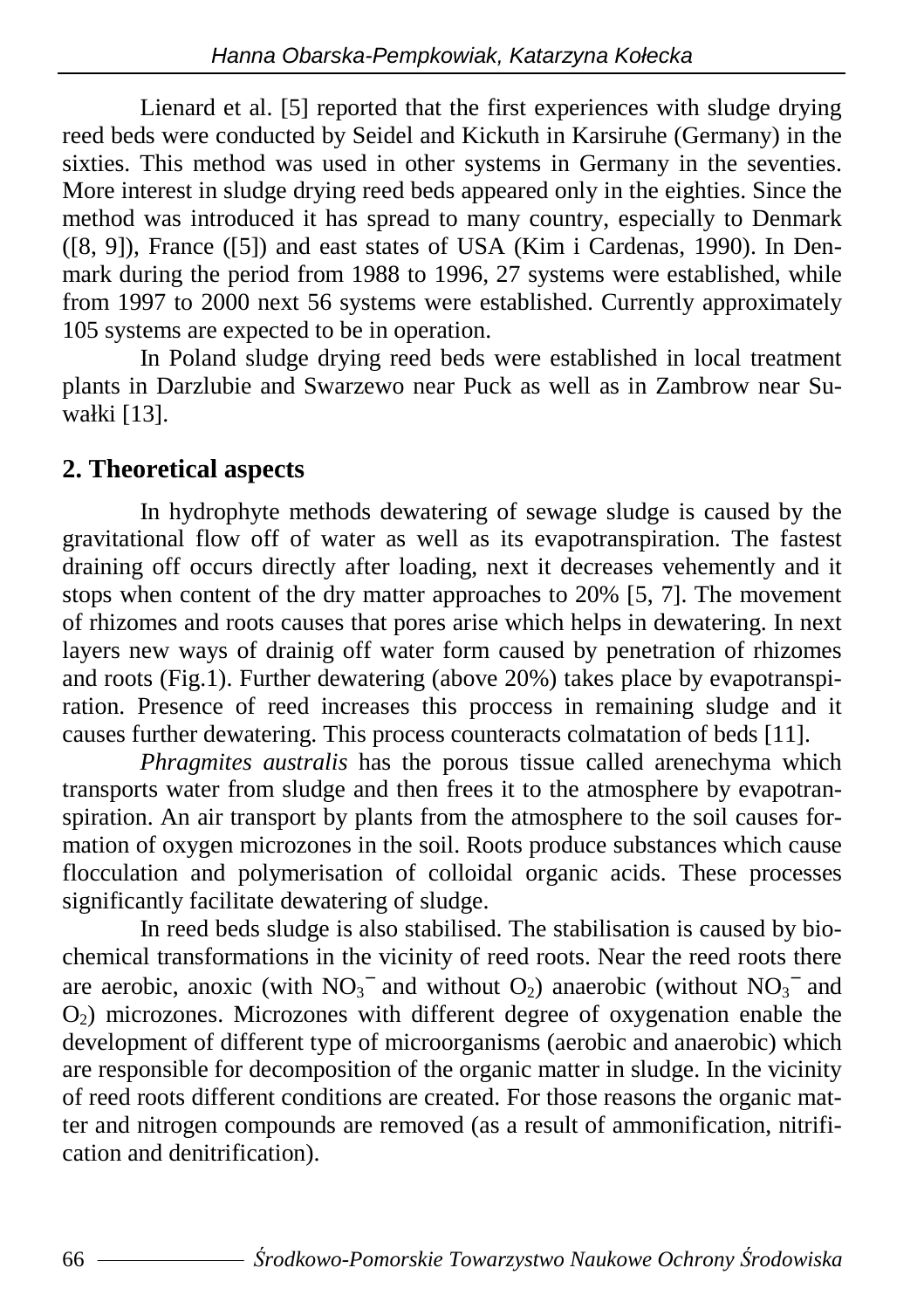

**Fig. 1.** The sludge drying reed bed Rys. 1. Złoże trzcinowe odwadniające osady ściekowe

### **3. The construction of facilities**

In the hydrophyte method sludge (content of the dry solid DS is approximately 0.5÷1.0%) is supplied to reed beds. Objects can be ground-based (beds) or underground (basins). These objects are planted first and foremost by reed. Sludge isn't removed during long period: 10 and even 15 years (Fig. 2).

Reed beds are often established as concrete constructions or as tight ground lagoons. There are also trials to adapt existing sludge drying beds [6]. The difference between reed and traditional drying beds consists in the fact that in the first case occurs reject water and aeration system (on the top of bed) and there are high walls which assure long-term operation. Reed drying systems can have walls about 1.0÷1.5 m high or they can form underground lagoon about right depth  $[10 \div 12]$ .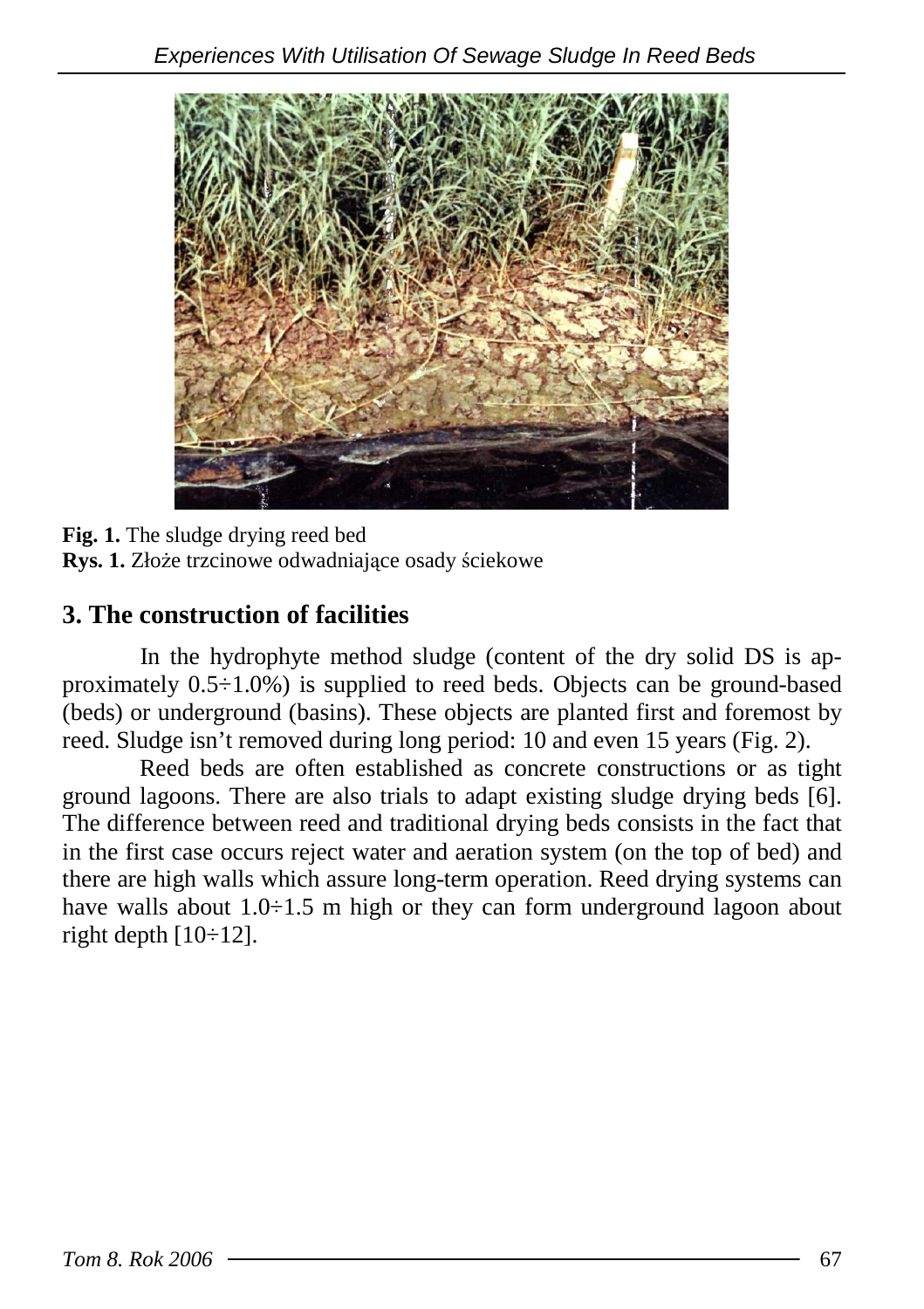

**Fig. 2.** Scheme of the reed bed for sludge utilisation **Rys. 2.** Schemat złoża trzcinowego do utylizacji osadów ściekowych

# **4. Sludge loading**

Proper work of reed beds is determined by correct way of the raw sludge supply. The loading rate, the frequency of sludge supply and the period of rest between next flooding depend on age of plants, type and quality of sludge. The most important is content of the dry matter in sludge [3].

The characteristic of pilot sludge drying reed bed systems in Europe reported in papers shows Table 1.

In the first period of the operation low sludge loading is recommended. In this period roots spread very quickly and it is followed by development of reed. Sludge can be supplied to beds when reed is developed. The area loading rate is determined in relation to the sludge type, climate and in connection with emptying following basins. Doses of sludge as well as frequency of flooding is reported in Table 2.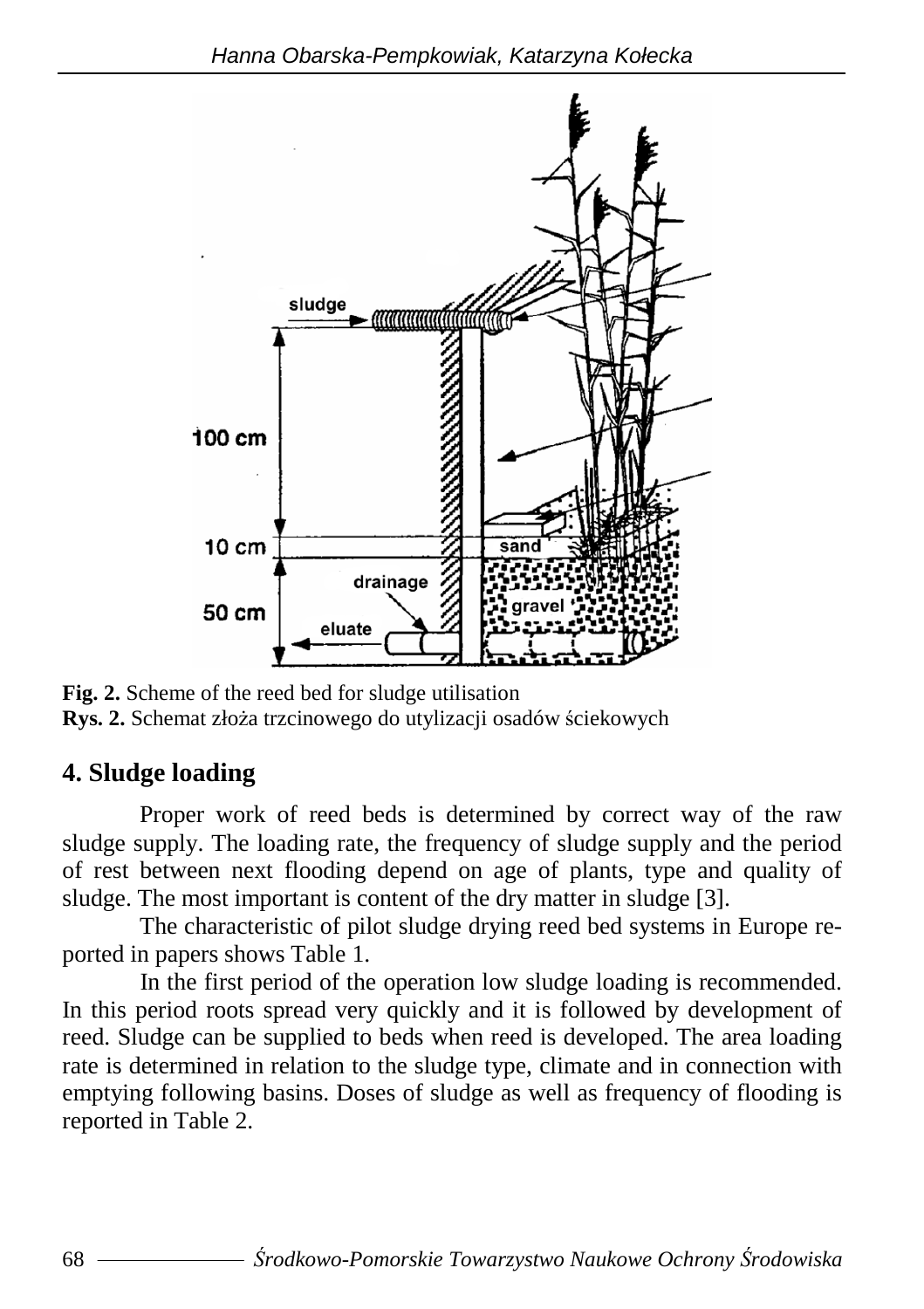| Table 1. The characteristic of pilot sludge drying reed bed systems |
|---------------------------------------------------------------------|
| <b>Tabela 1.</b> Charakterystyka pilotowych obiektów trzcinowych    |
| do utylizacji osadów ściekowych                                     |

| Municipality   | Number<br>of people<br>[PE] | Annual unit<br>sludge<br>loading<br>$[m^3/PE \text{ year}]$ | Number<br>of ba-<br>sins | Unit area<br>$[m^2/PE]$ | Paper                                |
|----------------|-----------------------------|-------------------------------------------------------------|--------------------------|-------------------------|--------------------------------------|
| Regstrup       | 2 0 0 0                     | 0.234                                                       | 4                        | 0.21                    | Nielsen, 1993                        |
| Allersley      | 1 0 0 0                     | 0.102                                                       | $\overline{2}$           | 0.21                    | Nielsen, 1993                        |
| <b>Nakskov</b> | 30 000                      |                                                             | 10                       | 0.39                    | Nielsen, 1993                        |
| Galten         | 10 000                      | 0.413                                                       | 6                        | 0.28                    | Nielsen, 1993                        |
| Rudkobing      | 15 000                      | 1.400                                                       | 8                        | 0.27                    | Nielsen, 2002                        |
| Heiligenkreuz  | 4 0 0 0                     | 0.175                                                       | $\overline{2}$           | 0.04                    | Reinhoffer, 1998                     |
| Weinitzen      | 800                         | 0.150                                                       | $\overline{2}$           | 0.10                    | Hoffman, 1992                        |
| Grosshart      | 350                         | 0.200                                                       | 3                        | 0.31                    | Hoffman, 1992                        |
| Muehien        | 160                         | 0.200                                                       | $\overline{2}$           | 0.27                    | Hoffman, 1992                        |
| Darżlubie      | 900                         | 0.290                                                       | $\overline{2}$           | 0.30                    | Zwara i Obarska-<br>Pempkowiak, 2000 |
| Swarzewo       | 35 000                      | 0.200                                                       | $\mathbf{1}$             | 0.71                    | Cytawa, 1996                         |
| Zambrów        | 25 000                      | 1.400                                                       | 1                        | 0.22                    | Alachamowicz i<br>Gałkowski, 2001    |
| Helsinge       | 40 000                      |                                                             | 10                       |                         | Nielsen, 2003                        |
| Skive          | 123 000                     |                                                             | 18                       |                         | Nielsen, 2003                        |
| Greve          | 60 000                      |                                                             | 10                       |                         | Nielsen, 2003                        |
| Kolding        | 125 000                     |                                                             | 13                       |                         | Nielsen, 2003                        |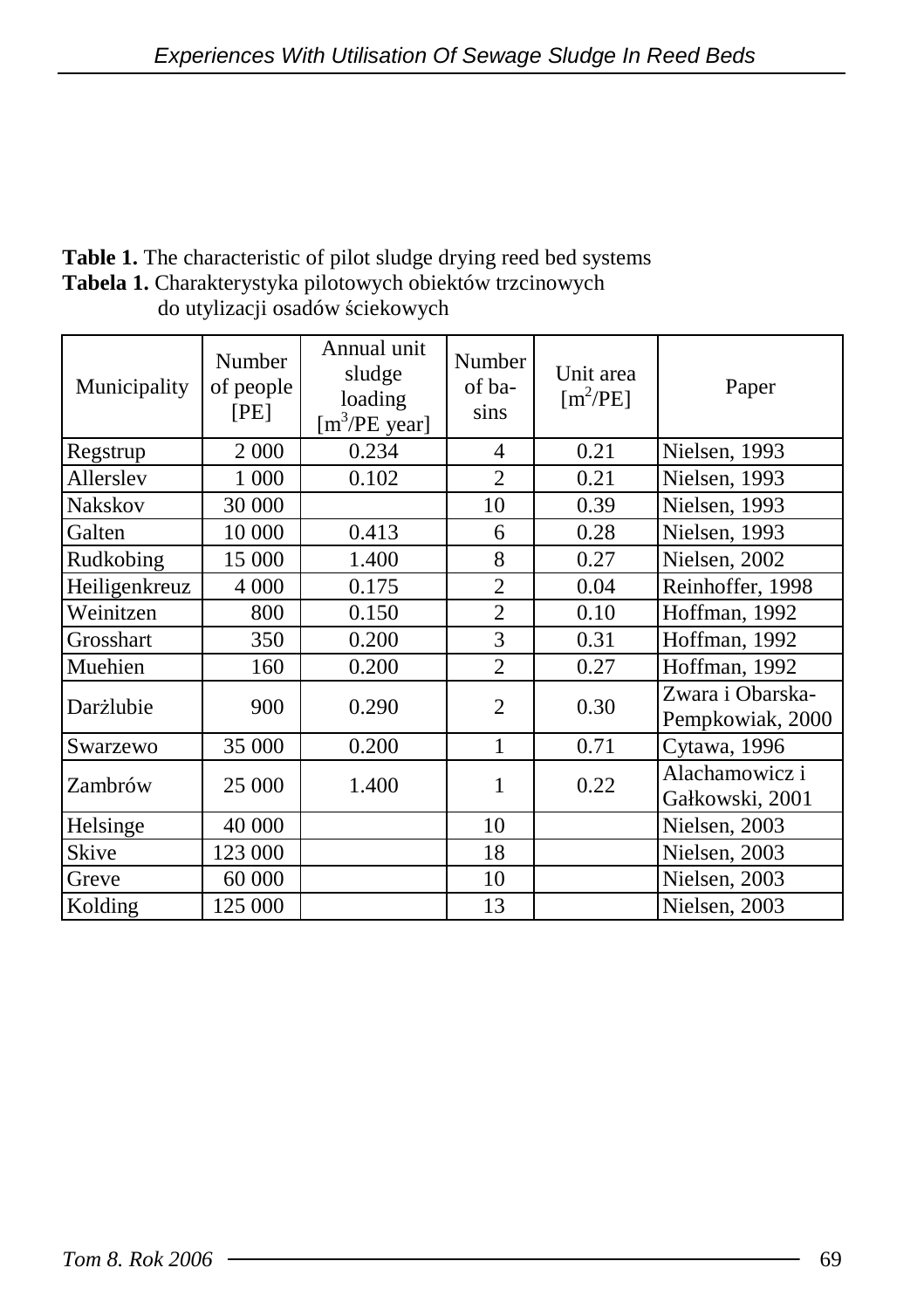| City/town<br>(country)               | Type of sludge                                                      | Dose of<br>sludge<br>$m^3/m^2$ rok | Frequency of flooding                                                                                      | Loading<br>kg d.m./<br>$m^2$ year |
|--------------------------------------|---------------------------------------------------------------------|------------------------------------|------------------------------------------------------------------------------------------------------------|-----------------------------------|
| Ulm<br>(Germany)                     | Sludge after<br>aerobic stabili-<br>zation and di-<br>gested sludge | 1.6                                | 1 x week – actived sludge<br>$1x$ 2 weeks – aerobic di-<br>gested sludge<br>1x2 weeks - digested<br>sludge | $20 \div 30$                      |
| Bourg-Argental<br>(France)           | Unstabilised<br>sludge                                              | 1.22                               | Every 7 days in summer and<br>every 1 month in winter                                                      | 15                                |
| Heiligenkreuz<br>(Austria)           | Sludge after<br>aerobic stabili-<br>zation                          | 4.0                                | lx week from May to No-<br>vember                                                                          | 68                                |
| Grosshart<br>(Austria)               | Sludge after<br>aerobic stabili-<br>zation                          | 1.4                                | variously from April to<br>November                                                                        | 23                                |
| Rudkobing<br>(Denmark)               | Activated sludge<br>and chemical<br>sludge                          | 5.2                                | 1 x week                                                                                                   | 60                                |
| Helsinge<br>(Denmark)                | Activated sludge                                                    | 1.67                               |                                                                                                            | 60                                |
| Regstrup i<br>Allerslev<br>(Denmark) | Sludge after<br>aerobic stabili-<br>zation                          | 6.53                               | variously from May to No-<br>vember                                                                        | 49                                |
|                                      | Digested sludge                                                     | 1.56                               |                                                                                                            | 55                                |
| Darżlubie<br>(Poland)                | Digested sludge                                                     | 1.2                                | 8-times in the year                                                                                        |                                   |
| Swarzewo<br>(Poland)                 | Sludge after<br>aerobic stabili-<br>zation                          | 3.2                                | In commissioning period -<br>$10m3/d$ ; then variousely<br>from April to November                          |                                   |
| Zambrów<br>(Poland)                  | Sludge after<br>aerobic stabili-<br>zation                          | 2.7                                | variously in vegetative<br>period                                                                          | 34                                |

**Table 2.** Doses of sludge and frequency of flooding in pilot objects in Europe **Tabela 2.** Stosowane dawki osadów oraz częstotliwość zasilania w pilotowych obiektach

# **5. Periods of operation.**

A sludge reed bed system operation cycle lasts for an average of 10 years. The first part of the cycle includes a commissioning period of two years. After commissioning, the system runs at full capacity for subsequent 10 year cycles of operation, including periods of emptying. Normally, emptying is planned to start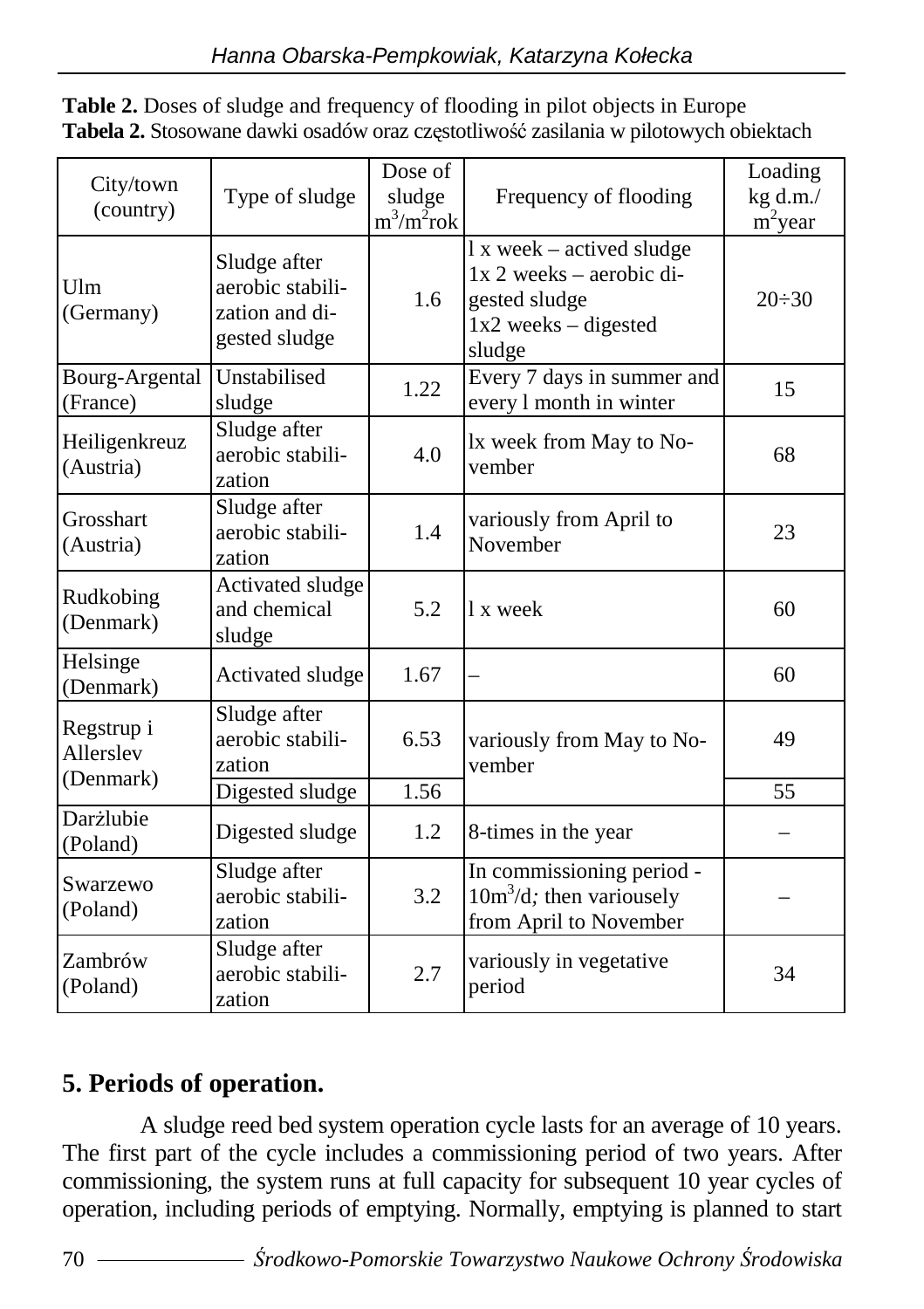in year 8 and is completed in year 12 of each operation cycle (Table 3). Sludge from emptying of basin has form of humus and it can be used in agriculture [8]. In this period content of heavy metals in the sludge should be supervised. In Denmark tests of the sludge are made once a month in every basin. Results are averaged once a year or two years for all basins.

**Table 3.** A simplified schedule of long term operation for one basin [8] **Tabela 3.** Etapy długookresowej eksploatacji złóż hydrofitowych, wg Nielsena [8]

| Year | Phase              | Operation              |
|------|--------------------|------------------------|
|      |                    |                        |
| 2    | Commissioning      |                        |
| 3    |                    |                        |
| 4    |                    |                        |
| 5    |                    | Basic operation        |
| 6    | 1st full operation |                        |
| 7    |                    | Long term operation    |
| 8    |                    |                        |
| 9    | Emptying           | Rest                   |
| 10   |                    |                        |
| 11   | Re-establishment   | 1st growing season     |
| 12   |                    |                        |
| 13   | 2nd full operation | <b>Basic</b> operation |

After the sludge removal a new cutting of reed are planted. In new beds 4 cuttings of reed on  $1 \text{ m}^2$  are planted. Danish Hedelskabet Company recommends that cuttings should be planted in special pots from horticultural plants. Reed grows already in first period after planting. Reed shouldn't be removed. Stems and leaves decay in natural way like in the nature.

An average period of operation is 10 years but there are objects which are operated without emptying longer that 10 years. The period of their operation can exceed even to 15 years.

#### **6. Quality and quantity of dewatering sludge and reject water**

The efficiency of dewatering in reed beds are evident in comparison to mechanical equipment. Table 4 shows the efficiency of dewatering of sludge in reed beds and in mechanical equipment.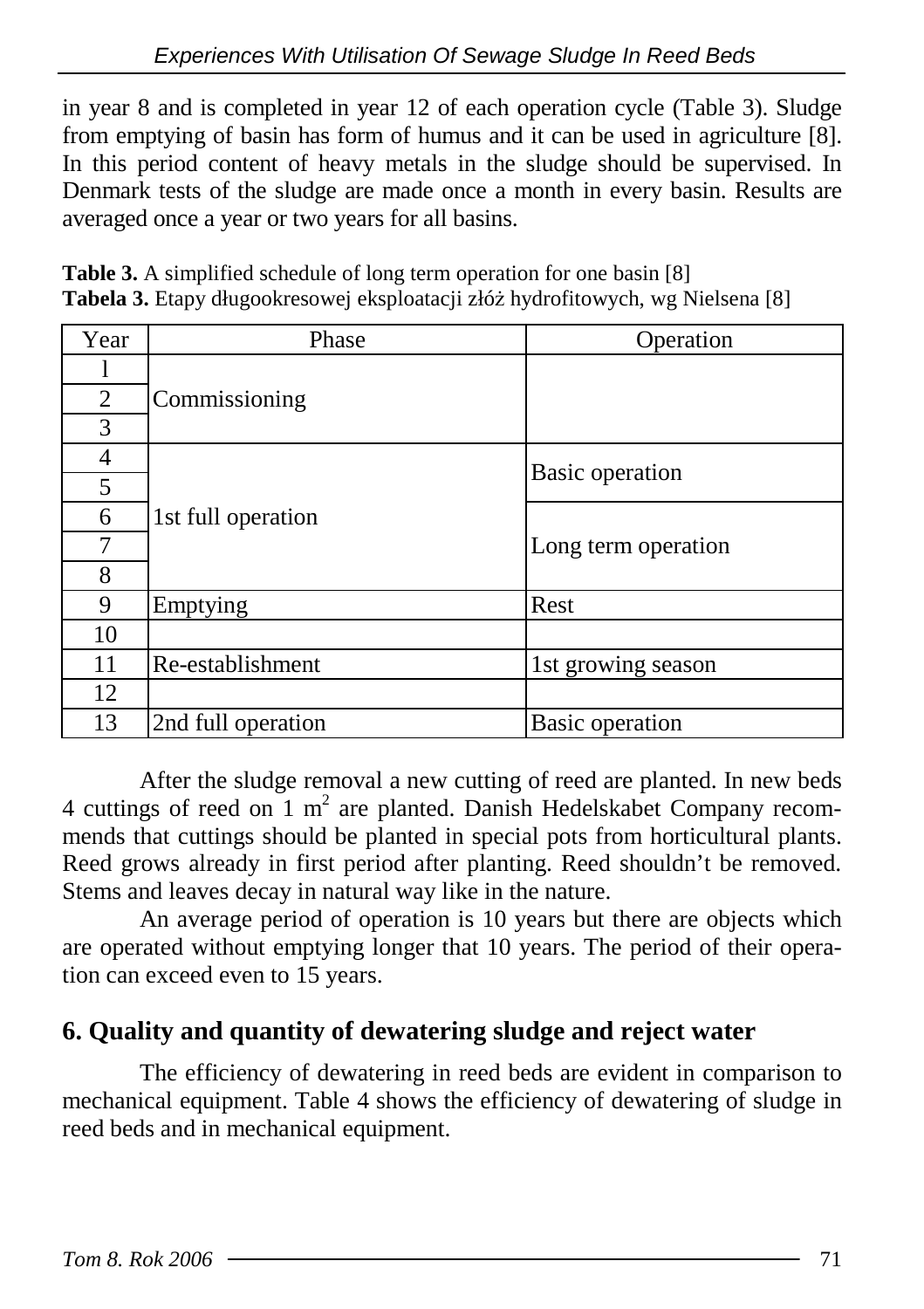**Table 4.** The efficiency of dewatering in reed beds and mechanical facilities [16] Tabela 4. Skuteczność odwadniania osadów w złożach trzcinowych i urządzeniach mechanicznych [16]

| Dewatering | Centrifuge         | Filter Belt        | Filter | Traditional | Sludge Reed        |
|------------|--------------------|--------------------|--------|-------------|--------------------|
| method     |                    | Press              | Press  | Sludge Bed  | <b>Bed Systems</b> |
| DS. %      | $23(15 \div 20^*)$ | $24(15 \div 20^*)$ |        | 1 በ**       | $30 \div 40$       |

\* Average values of operation.

\*\*Variable, depending upon the duration of the treatment period.

Reed beds assure effective dewatering in time. During utilisation of sludge in pilot reed beds the volume of supplied sludge decreased in range 80.3÷98.0% (Table 5).

**Table 5.** The efficiency of sludge dewatering in pilot objects. **Tabela 5.** Skuteczność odwadniania osadów w analizowanych obiektach pilotowych

|                            |          | Sludge loading, $m^3/a$ | Height of                | Height of                       | Decrease         | Content of        |
|----------------------------|----------|-------------------------|--------------------------|---------------------------------|------------------|-------------------|
| City/Town<br>(Country)     | Supplied | Residual                | supplied<br>sludge,<br>m | sludge after<br>dewatering<br>m | of vol."<br>$\%$ | dry solid<br>$\%$ |
| Heiligenkreuz<br>(Germany) | 812.0    | 120.0                   | 5.50                     | 0.80                            | 84.9             | 10.0              |
| Regstrup<br>(Denmark)      | 1821.0   | 62.0                    | 4.40                     | 0.15                            | 98.0             |                   |
| Allerslev<br>(Denmark)     | 260.0    | 21.0                    | 1.20                     | 0.10                            | 91.0             |                   |
| Rudkobing<br>(Denmark)     | 21000.0  | 4150.0                  | 5.25                     | 0.97                            | 80.3             |                   |
| Helsinge<br>(Denmark)      | 1700.0   | 210.0                   | 8.20                     | 0.79                            | 91.0             |                   |
| Darżlubie<br>(Poland)      | 3.2      | 0.1                     | 3.15                     | 0.18                            | 94.3             | 46.2              |
| Swarzewo<br>(Poland)       | 11.0     | 1.0                     | 10.50                    | 1.50                            | 85.7             | 62.0              |
| Zambrów<br>(Poland)        | 18.3     | 0.5                     | 5.90                     | 0.50                            | 91.5             |                   |

\*) Decrease of volume was calculated as the difference between annual loading of supplied and residual sludge divided by annual loading of supplied sludge

In Poland there are no objects which are in operation for a long time. So thanks to Hedelskabet Company samples collected in Denmark. Investigations concerning changes of content of dry solid was carried out in 4 reed bed systems: Rudkobing, Naskov, Vallo and Helsinge. Period of operation in those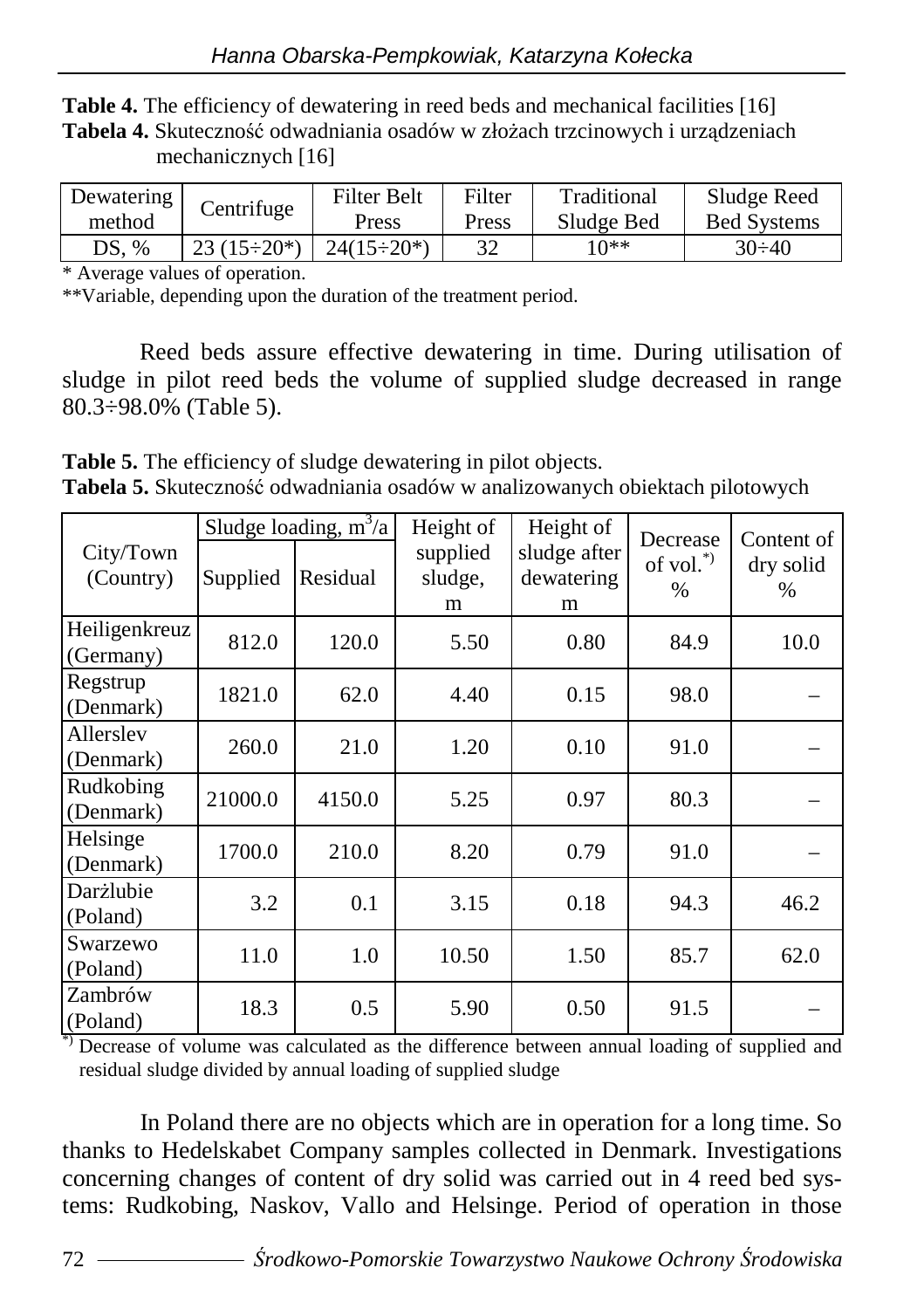objects was 13, 15, 7, 8 years, respectively. The basin in Rudkobing wasn't supplied with raw sludge since 2 years. However the basin in Helsinge was supplied with raw sludge 2 weeks before sample collections. In all objects the samples were collected along the longitudinal profile which was divided on equal 10 cm segments. The content of the dry matter in samples from each object is presented in Table 6.

| Depth of layer,               | Object           |                  |                  |                  |  |  |  |
|-------------------------------|------------------|------------------|------------------|------------------|--|--|--|
| m                             | Rudkobing        | <b>Naskov</b>    | Vallo            | Helsinge         |  |  |  |
| Superficial layer<br>$(0-10)$ | $26.39 \pm 0.36$ | $20.22 \pm 0.40$ | $21.58 \pm 0.71$ | 14.94±0.37       |  |  |  |
| $10 \div 20$                  | $26.54 \pm 1.01$ | $21.44\pm 0.57$  | $24.14\pm0.30$   | $19.59 \pm 0.49$ |  |  |  |
| $20 \div 30$                  | $27.77 \pm 1.31$ | $22.50\pm0.36$   | $25.21 \pm 0.48$ | 19.87±0.25       |  |  |  |
| $30 \div 40$                  | $28.20 \pm 0.36$ | $23.64 \pm 0.73$ | $26.86\pm0.34$   | $19.92 \pm 0.25$ |  |  |  |
| $40 \div 50$                  | $27.69 \pm 0.33$ | $23.46\pm0.43$   | $27.19 \pm 0.17$ | $20.54 \pm 0.20$ |  |  |  |
| $50 \div 60$                  | 29.50±0.28       | $22.72 \pm 0.43$ | 29.40±1.64       | $22.01 \pm 0.40$ |  |  |  |
| $60 \div 70$                  | 31.69±0.89       | $25.40\pm0.55$   | $71.52 \pm 1.69$ | $21.72 \pm 0.36$ |  |  |  |
| $70 \div 80$                  | 36.95±1.71       | $29.65 \pm 0.53$ |                  | $21.57\pm0.33$   |  |  |  |
| $80 \div 90$                  |                  |                  |                  | 21.91±0.20       |  |  |  |
| $90 \div 100$                 |                  |                  |                  | $25.40 \pm 1.87$ |  |  |  |

**Table 6.** Content of DS along the profile from four Danish objects [%]. **Tabela 6.** Zawartość suchej masy w rdzeniu pionowym z czterech obiektów z Danii [%]

On the basis of investigations it was indicated that content of the dry solid increase with depth. It means that layers which were deposited earlier have got the lowest moisture content. The moisture content depends on period of dewatering. Sludge from Rudkobing has the lowest moisture content. However sludge from Helsinge (where the basin was supplied 2 weeks before collection of samples) has the highest moisture content. Supply of raw sludge caused decrease of content of the dry solid in all layers along the profile.

Figure 3 shows thickness of supplied and residual sludge in time. In Darzlubie thickness of supplied sludge was 3.15 m while residual sludge was only 0.18 m in period of investigation [13]. In Zambrow after 4 years of the operation the thickness of sludge was 5.9 and 0.5 respectively [1].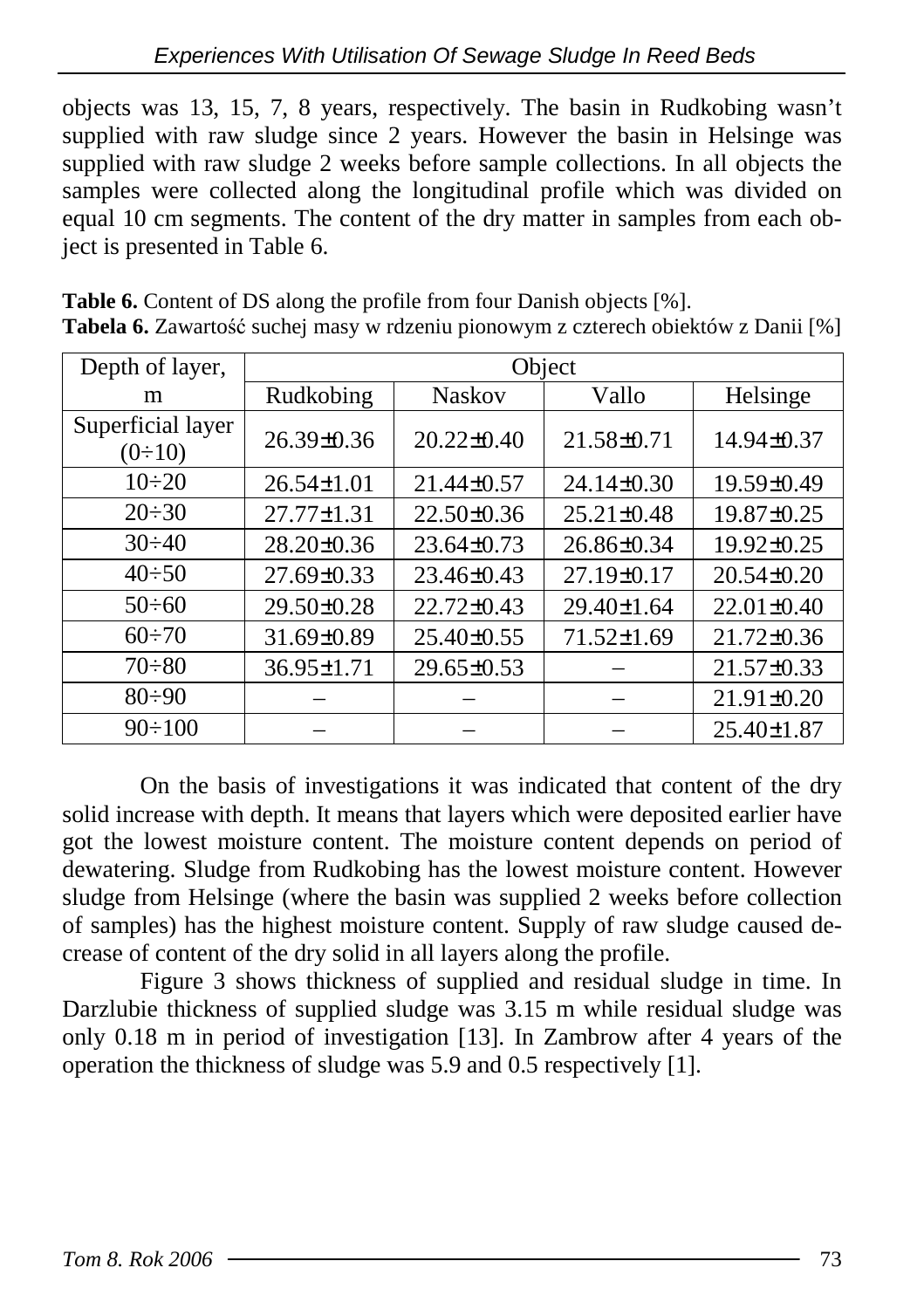

- **Fig. 3.** The thickness of supplied and residual sludge in reed beds a) in Darzlubie b) in Zambrow
- Rys. 3. Miąższość osadów doprowadzonych i pozostałych w złożu trzcinowym a) w Darżlubiu b) w Zambrowie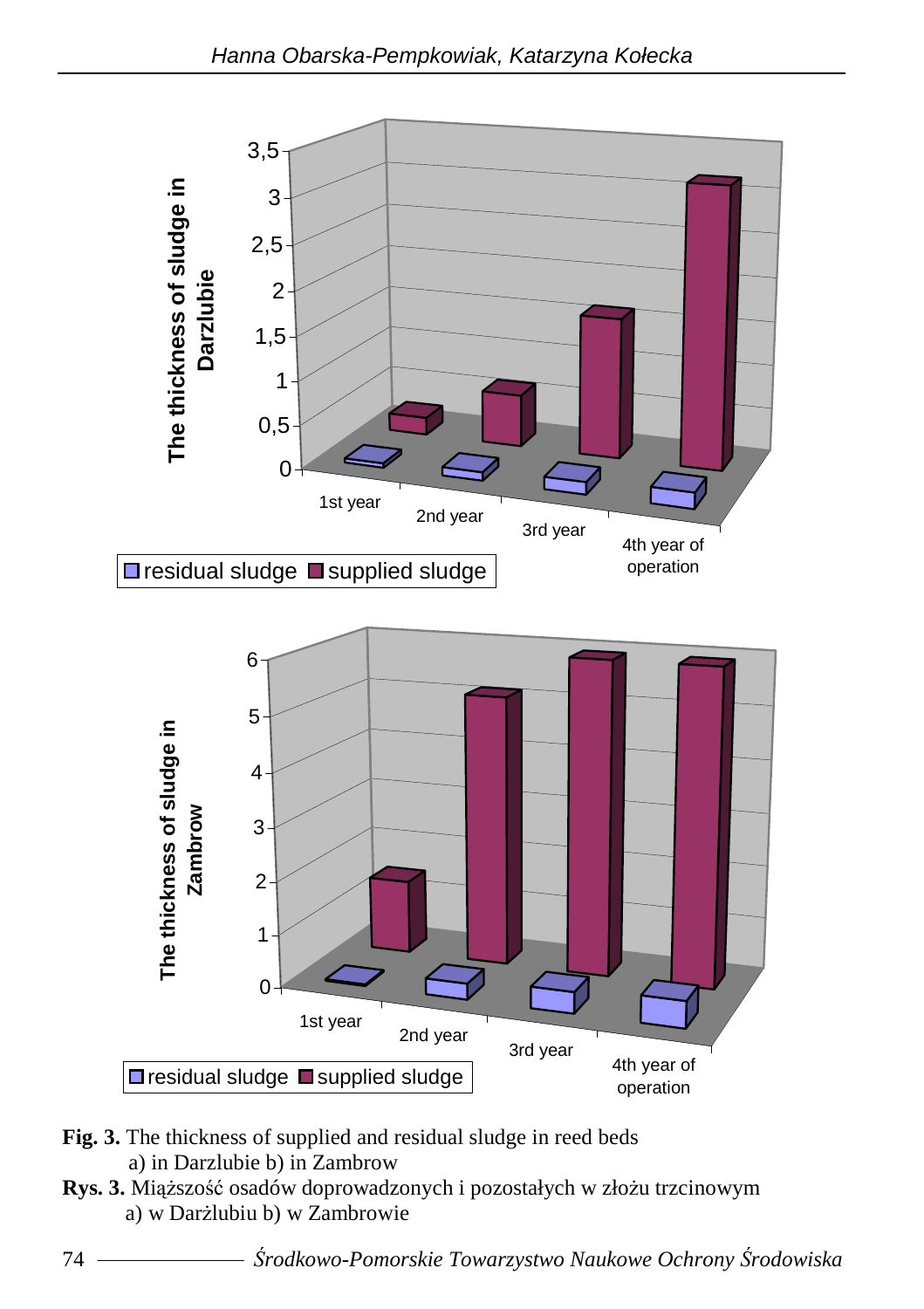Fig. 4 shows the relationship between the intensity of gravity outflow of reject water and time of dewatering for tested reed beds in Regstrup and Allerslev [7].

It was found that after 24 hours of dewatering  $17.2 \text{ m}^3$  of water flowed out in reed beds in Regstrup. It is 80% of the volume of supplied sludge. In case of reed beds in Allerslev the quantity was  $5m<sup>3</sup>$  and 28%, respectively. After 144 hours 98% for Regstrup and 55% for Allerslev of water flowed out. Nielsen [7] proved that after 6 days sludge contained 15% of dry solids.



- **Fig. 4.** The intensity of outflow of reject water from reed beds in w Regstrup and Allerslev [7]
- **Rys. 4.** Intensywność odpływu wód ociekowych ze złóż trzcinowych w oczyszczalni w Regstrup i Allerslev, wg Nielsena [7]

Investigations conducted in sludge drying reed beds in Darzlubie show that the greatest intensity of reject water flow out was noticed 1.5 hour after flooding and its quantity was  $0.081$  l/min⋅m<sup>2</sup>. The volume of reject water was 10% of supplied sludge volume. Average loading of organic substances as COD,  $N_{\text{tot}}$ ,  $P_{\text{tot}}$  was similar to loadings of contaminants in waste water supplied to sewage treatment plant in Dazrzlubie (Table 7) [16].

Sludge dewatering in reed beds undergo partial stabilisation. Its composition is similar to humus and it can be used in the agriculture. The problem can pose the present of heavy metals.

Average content of heavy metals for three Polish and one Danish object was presented in Table 8. According to Oleszkiewicz [14] decomposition of the organic substances causes increase of heavy metals content. In conducted investigations concerning the utilisation of sludge in reed beds an amount of heavy metals doesn't exceed acceptable values for the agricultural usage.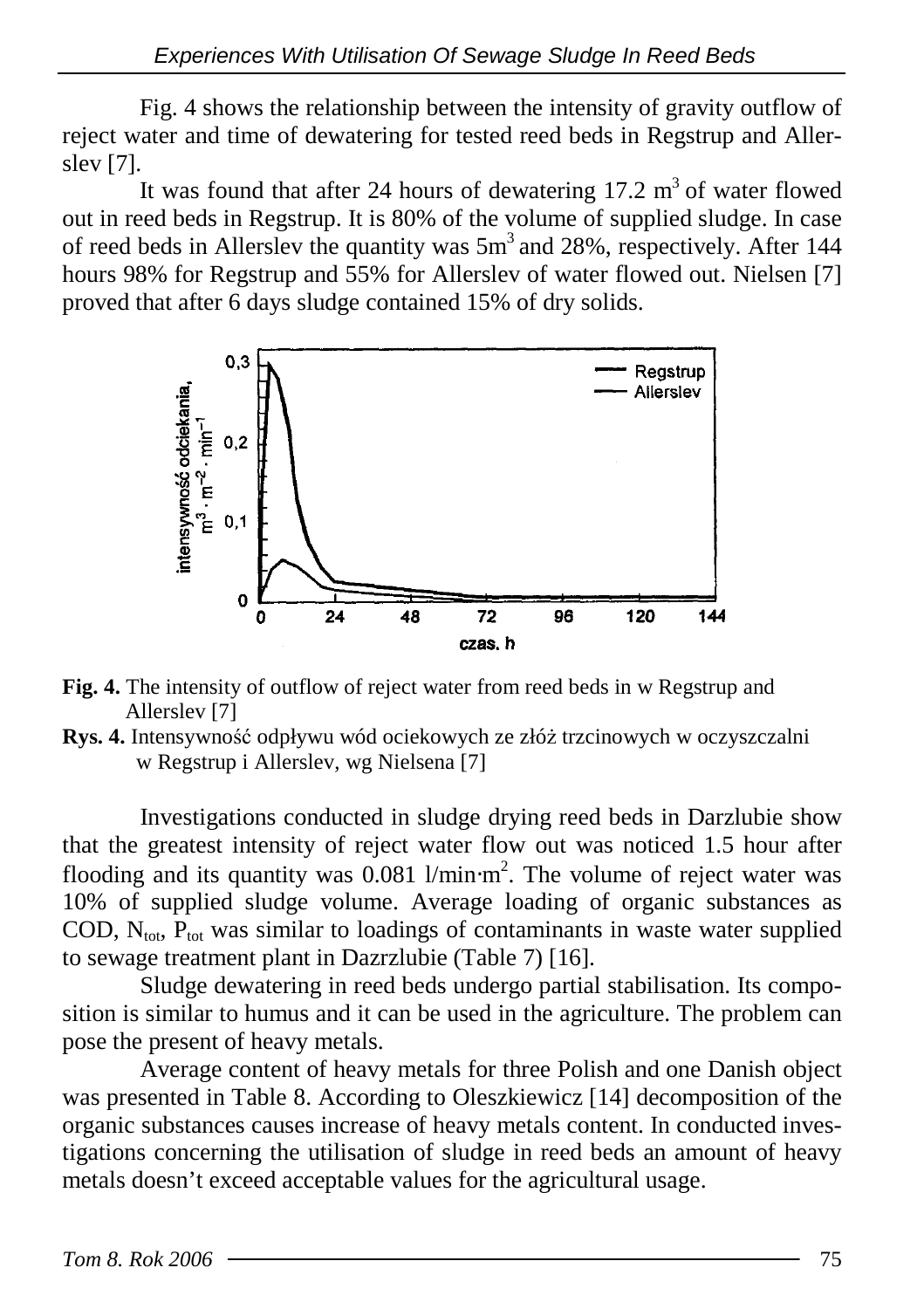**Table 7.** The comparison of the quality of raw sewage from the sewage treatment plant in Darzlubie and the quality of reject water from reed bed

Tabela 7. Porównanie jakości ścieków doprowadzanych do oczyszczalni w Darżlubiu z jakością wód ociekowych odprowadzanych ze złoża osadowego

| Parametr      | Raw sewage                        | Reject water from reed bed |
|---------------|-----------------------------------|----------------------------|
| Flow          | $100 \text{ m}^3/\text{d}$        | $4 \text{ m}^3/\text{d}$   |
|               | 1000 mg $O_2/dm^3$                | 250 mg $O_2/dm^3$          |
| $\rm N_{tot}$ | $100 \div 150$ mg/dm <sup>3</sup> | $12 \text{ mg/dm}^3$       |
| $P_{\rm tot}$ | $10\div 20$ mg/dm <sup>3</sup>    | $\log/dm^2$                |

**Table 8.** Content of heavy metals in sludge dewatered in reed beds Tabela 8. Zawartości metali ciężkich w osadach odwadnianych w złożach trzcinowych

| Object                                                          | Heavy metals $\mu$ g/g |       |       |      |         |       |                |
|-----------------------------------------------------------------|------------------------|-------|-------|------|---------|-------|----------------|
|                                                                 | Cu                     | Pb    | Ni    | Co   | Zn      | Cr    | C <sub>d</sub> |
| Darżlubie                                                       | 28.20                  | 31.39 | 16.68 | 4.08 | 869.32  | 22.46 | 1.69           |
| Swarzewo                                                        | 21.96                  | 16.44 | 5.44  | 1.28 | 649.32  | 7.04  | 0.92           |
| Zambrów                                                         | 150.00                 | 38.70 | 11.80 | 3.10 | 1258.00 | 29.70 | 1.95           |
| Rudkobing                                                       | 260.00                 |       |       |      | 410.00  | 39.00 |                |
| Legal limit values for agriculture use in Poland <sup>*</sup> ) |                        |       |       |      |         |       |                |
|                                                                 | 800                    | 500   | 100   |      |         | 500   | 10             |

\*)According to the order of Ministry of Environment (Dz. U. 2002/134/1140)

#### **7. Conclusions**

Sludge drying reed beds are natural and very effective method of the sludge utilisation. In many cases this method can be used instead of traditional methods of sludge treatment. Reed beds are recommended especially in the country areas. Basing on results of many investigations (in pilot and technical scale) we can formulate following conclusions:

- 1. The important factor of correct work of systems is their proper operation allowed for right frequency of flooding and hydraulic loading.
- 2. An advantage of sludge drying reed bed systems is possibility of their longterm operation without necessity of emptying.
- 3. The volume of sludge in analysed reed beds decreased in average about 89%.
- 4. Sludge drying reed beds assure high degree of dewatering. After end of operation average content of dry solid is even 60% and it is lower than in mechanical equipment or in traditional sludge drying beds.
- 5. In conducted investigations concerning the utilisation of sludge in reed beds an amount of heavy metals doesn't exceed acceptable values for the agricultural usage.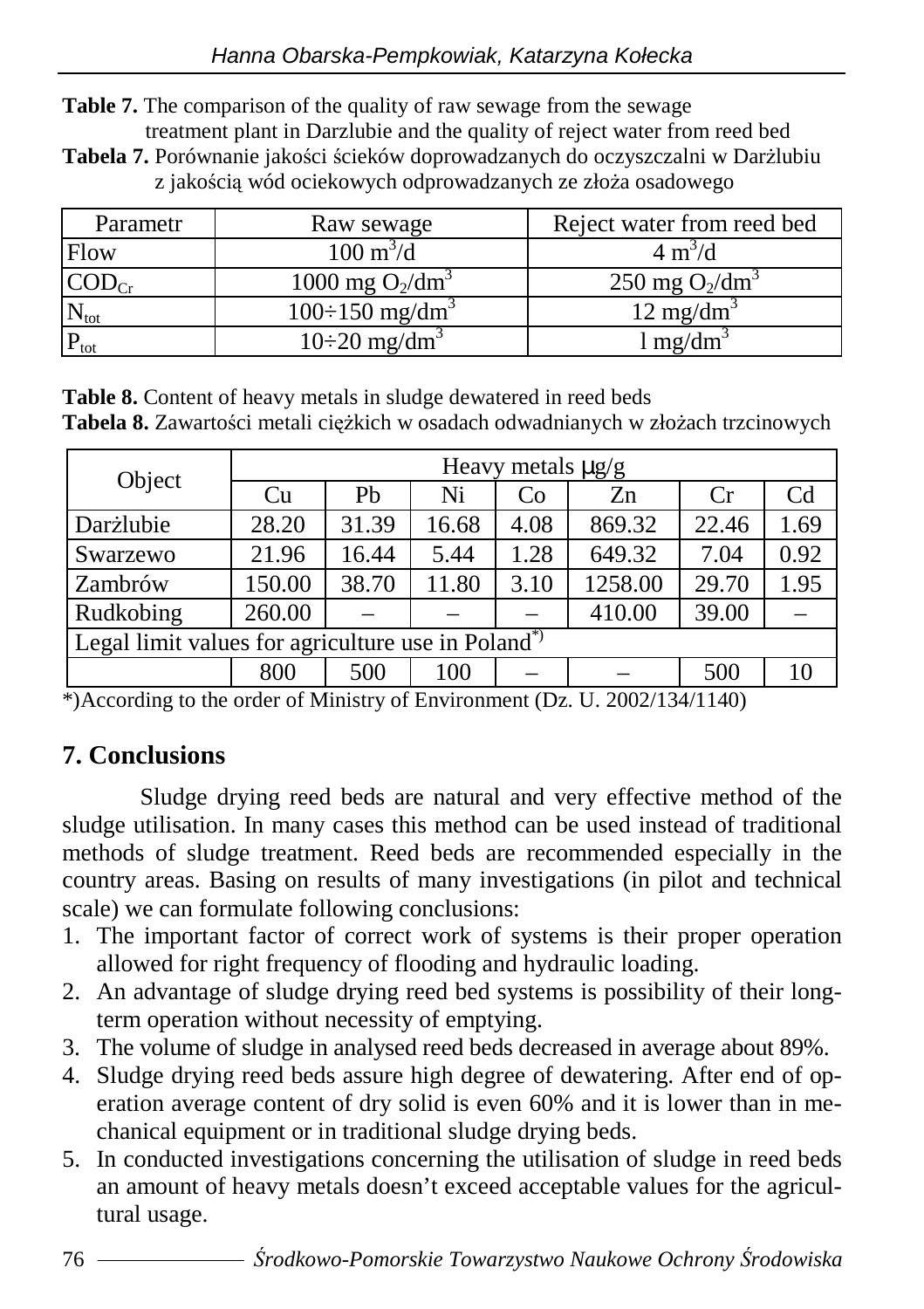### **References**

- 1. **Alachamowicz J., Gawkowski W.:** *The sludge handling in waste-water treatment plant in Zambrow*. Engineering and Protection of Environment, vol. 4, no 2, Częstochowa, 2001. 263÷ 272.
- 2. **Cytawa S.:** *Dewatering of sludge in reed beds.* Proceedings of the seminar of the training program "Basin of River Rawka", (Edit.) Schlϋßler, "Treatment, use and utilisation of sludge" Warszawa 1996. 62÷65.
- 3. **De Maeseneer J.L.:** *Sludge dewatering by means of constructed wetlands*. In: Proceedings of 5<sup>th</sup> International Conference on Wetland System for Water Pollution Control, Universitaet fur Bodenkultur Wien and International Association on Water Quality, XIU/2, Vienna 1996. 1÷8.
- 4. **Hofmann K.:** *Entwasserung und Vererdnung von Klarschlamm in Schilfbeeten*. Stuttgart 1992.
- 5. **Lienard A., Esser D., Deguin A., Virloget F.:** *Sludge dewatering and drying in reed beds: an interesting solution? General investigation and first trials in France*. Proceedings of the conference, "Use of Constructed Wetlands in Water Pollution Control". Cambridge 1990. 257÷267.
- 6. **Nicoll E.H.:** *Sludge treatment and disposal. Small water pollution control works*. John Wiley & Sons, New York 1998. 411÷431.
- 7. **Nielsen S.M.:** *Biological sludge drying in constructed wetlands.* "Constructed wetlands for water quality improvement" (Ed.) Moshihiri G.A., Lewis Publishers, Boca Raton, Florida 1993. 549÷558.
- 8. **Nielsen S.:** *Sludge drying reed beds*. 8<sup>th</sup> International Conference on Wetland Systems for Water Pollution Control vol. I. Arusha International Conference Centre (AICC), University of dear Salaam 2002. 24÷39.
- 9. **Nielsen S.:** *Sludge Treatment in Wetland Systems.* 1<sup>st</sup> International Seminar on the use Aquatic Macrophytes for Wastewater Treatment in Constructed Wetlands. Lisboa, Portugal, 2003. 151÷185.
- 10. **Obarska-Pempkowiak H.:** *Constructed wetlands.* Utilisation of sewage sludge in reed beds, 2002. 199÷220.
- 11. **Obarska-Pempkowiak H., Tuszy**ń**ska A.:** *Utilisation of sewage sludge in reed beds*. I Congress of Environmental Engineering. Monographs of Environmental Engineering Committee PAN 33, vol. 12, Lublin 2002. 341÷360.
- 12. **Obarska-Pempkowiak H., Zwara W.:** *Examples of the operation of sewage sludge utilization with the application of wetlands systems in gdansk region*. Scientific Books Agricultural Academy in Wrocławiu, 293, 2. 47÷56.
- 13. **Obarska-Pempkowiak H., Tuszy**ń**ska A., Soboci**ń**ski:** *Polish experience with sewage sludge dewatering in reed systems.* Water Science and Technology, vol. 48, no 5, 2003. 111÷117.
- 14. **Oleszkiewicz J.:** *The sewage sludge handling. The handbook of decider.* LEM, Kraków 1998. 284.
- 15. **Reinhoffer M.:** *Klarschlammvererdnung mit Schilf*. Schriftenreihe zur Wasserwirtschaft. Graz 1998.
- 16. **Zwara W., Obarska-Pempkowiak H.:** *Polish experience with sewage sludge utilization in reed beds*. Water Science and Technology, 41(1), 2000. 65÷68.